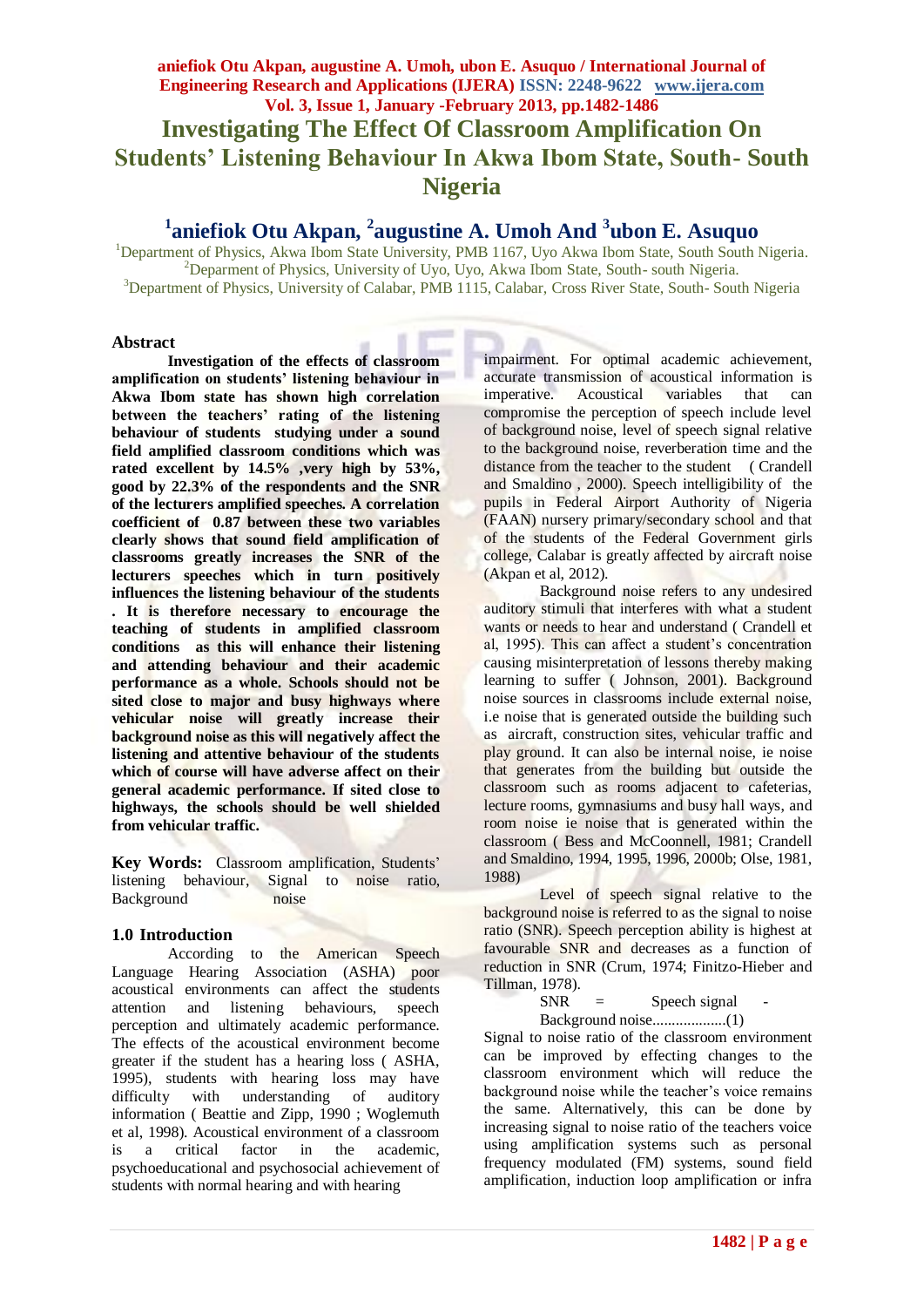red systems while the classroom environment remains unchanged.

Reverberation is the persistence or prolongation of sound within an enclosure as sound waves reflect of hard surfaces. The major determinant of room acoustics is reverberation time (RT) , it is the time in seconds required for sound pressure at a particular frequency to decay 60 dB after the sound source has stopped (Siebein, Crandell and Gold, 1997). A decrease of 60dB represents a reduction of  $1x \times 10^{-6}$ of the original intensity of the sound. Mathematically

### $RT_{60} = 0.161V/$

### ∑Sα..............................................(2)

Where  $RT_{60} = RT$  in seconds, 0.161 is a constant, V  $=$  room volume in cubic feet and  $\sum S\alpha$  = the sum of surface area S of the various materials in the room multiplied by their respective absorption coefficients  $\alpha$  at a given frequency (Sabine, 1964)

There is spatial decay of sound levels as the distance of the sound source increases from the receiver, the intensity of the sound decreases as distance from the receiver increases. Direct sound pressure obeys the inverse square law which states that sound level decreases 6dB for every doubling of distance from the sound source.

Crook and Langdon (1974) observed that teachers performance is also affected by classroom noise. Information received from 1200 teachers concerning the effect of noise in the classroom on teachers showed that noise related to classroom activities and traffic or airplane correlated with teacher fatigue, increase tension and discomfort and an interference with teaching and speech recognition ( Ko, 1979). Additional studies reported that teachers exhibit a significantly higher incidence of vocal problems than do the general population and it is reasonable to assume that these vocal difficulties are caused at least in part by having to increase vocal output to overcome the effects of classroom

noise during the school day (Crandell et al,1995; Sapienza, Crandell and Curtis, 1999).

Research results have shown that there are benefits from the use of amplification devices in classrooms, these studies show that the listening and attending behaviours of students improved after implementation of the amplification system ( Flexer et al, 1994; Rosenberg et al, 1995; Arnold and Cannig,1999)

#### **1.1 Materials and Methods**

With digital sound level meter S-100 ( voltcraft product) set at fast time evaluation and frequency evaluation filter (weighting) set at A, background noise levels were measured in selected classrooms in institutions listed in table 1.0. The classroom background noise levels were taken when the classrooms were occupied by the students and the lecturer. After a long term observation of the students thought in Sound field amplified classrooms where amplified signal is sent out to a loud speaker placed in the classroom, students' listening behaviour was evaluated through questionnaires by their lecturers. For the purpose of analysis the institutions were coded in line with the parameter being investigated, SLB stands for " students' listening behaviour". Speech signals of the lecturers were measured 25 meters from the lecturers lecturing position, this was at about the centre of the lecture halls for all assessed institutions. The students' listening behaviour was rated excellent (4 points), very good (3 points), good( 2 points), moderately good (1 points) and poor (0 points) as the case may be . Pearson's product moment correlation is used to correlated the rating with the signal to noise ratio (SNR) of the lecturers' amplified voices to see the strength of their relationship. The signal to noise ratio of amplified lecturers' speech were calculated using equation 1.0

| S/N            | <b>Names of Institution</b>                 | <b>Codes</b>      |
|----------------|---------------------------------------------|-------------------|
|                | Akwa Ibom State University, Mkpat Enin      | SLB1              |
| 2              | University of Uyo,                          | SLB <sub>2</sub>  |
| 3              | Akwa Ibom State Polytechnic, Ikot Osurua    | SLB <sub>3</sub>  |
| $\overline{4}$ | School of Art and Science, Nnung Ukim Ikono | SLB <sub>4</sub>  |
| 5              | College of Education, Afaha Nsit            | SLB <sub>5</sub>  |
| 6              | Maritime Academy, Oron                      | SLB <sub>6</sub>  |
| $\overline{7}$ | School of Nursing, Nwaniba, Uyo             | SLB7              |
| 8              | School of Health Technology, Etinan         | SLB <sub>8</sub>  |
|                |                                             |                   |
| 9              | School of Nursing, Urua Akpan               | SLB9              |
| 10             | Heritage Polytechnic, Eket                  | SLB <sub>10</sub> |
| 11             | School of Accountancy, Ikpa Road, Uyo       | SLB11             |

### **Table 1.0 Institutions and Codes**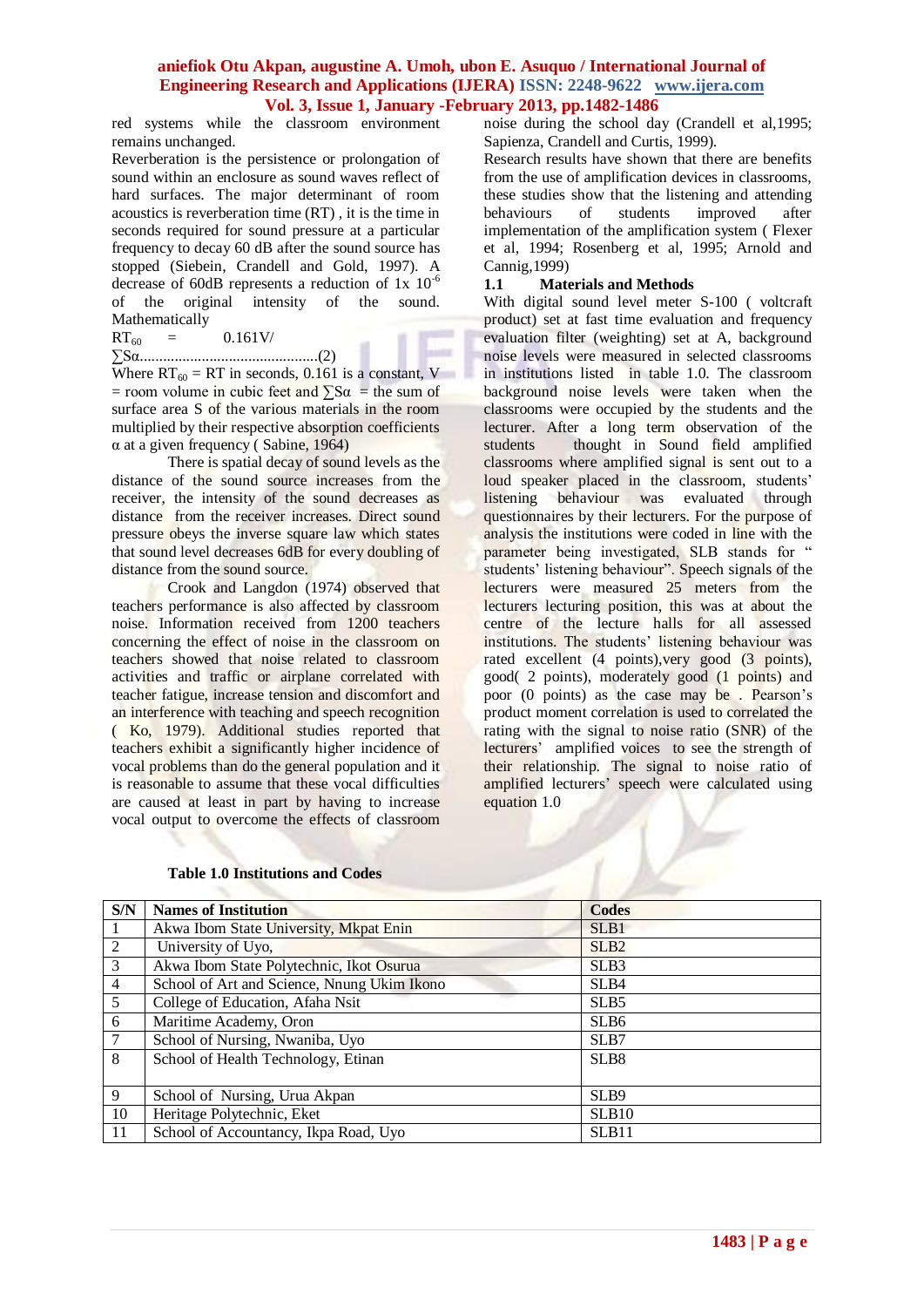## **1.2 Result**

A total of 410 (four hundred and ten) questionnaires were distributed to lecturers in the 11 ( eleven ) assessed institutions out of which 296 (two hundred and ninety six) valid response were received representing 72.2% of the total. Table 1.1 shows the number of received questionnaires from each institution, the background noise levels of occupied classrooms and the signal to noise ratio of the lecturers voice in non amplified and amplified situations. Figure  $1.0$ evaluation of the students' listening behaviour in amplified classroom situations.

| Table 1.1<br>Data for the evaluation of SLB |                                   |                                                |                                                               |                                                |  |  |
|---------------------------------------------|-----------------------------------|------------------------------------------------|---------------------------------------------------------------|------------------------------------------------|--|--|
| <b>Institution Codes</b>                    | No. Of received<br>questionnaires | Average occupied<br>background levels<br>(dBA) | <b>SNR</b><br>of<br>unamplified<br>lecturers speech (<br>dBA) | SNR of amplified<br>lecturers speech (<br>dBA) |  |  |
| SLB1                                        | 19                                | 59                                             | $+1$                                                          | $+4$                                           |  |  |
| SLB <sub>2</sub>                            | 68                                | 61                                             | $\mathbf{0}$                                                  | $+2$                                           |  |  |
| SLB <sub>3</sub>                            | 45                                | 65                                             | $-2$                                                          | $+1$                                           |  |  |
| SLB <sub>4</sub>                            | 34                                | 68                                             | $-4$                                                          | $+3$                                           |  |  |
| SLB <sub>5</sub>                            | 21                                | 57                                             | $+2$                                                          | $+5$                                           |  |  |
| SLB <sub>6</sub>                            | 12                                | 69                                             | $-1$                                                          | $+1$                                           |  |  |
| SLB <sub>7</sub>                            | 19                                | 75                                             | $-6$                                                          | $+2$                                           |  |  |
| SLB <sub>8</sub>                            | 18                                | 70                                             | $-2$                                                          | $+2$                                           |  |  |
| SLB 9                                       | 10                                | 58                                             | $+2$                                                          | $+3$                                           |  |  |
| SLB10                                       | 28                                | 56                                             | $+2$                                                          | $+4$                                           |  |  |
| $SLB$ 11                                    | 22                                | 72                                             | $-3$                                                          | $+1$                                           |  |  |

 **TOTAL 296**



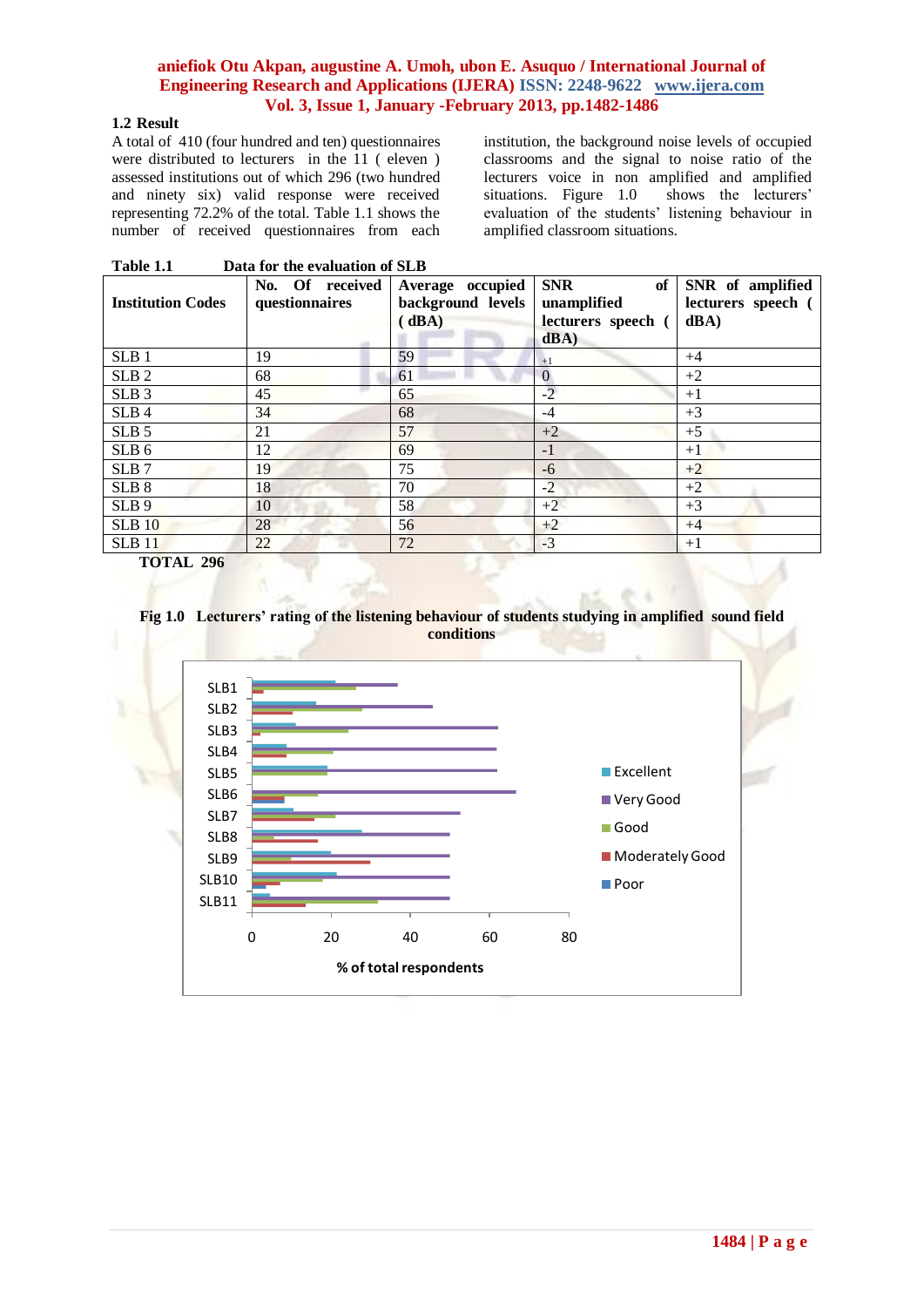| <b>Institution</b> | <b>Excellent</b><br>(4) | <b>Very</b><br>good<br>(3 | Good<br>(2)    | <b>Moderately</b><br>Good<br>$\left(1\right)$ | Poor<br>(0)    | <b>Response</b><br>per<br>institution<br>(n) | Weighting<br>rating<br>(nx) | Average<br>value per<br>institution<br>(nx/n) |
|--------------------|-------------------------|---------------------------|----------------|-----------------------------------------------|----------------|----------------------------------------------|-----------------------------|-----------------------------------------------|
| SLB1               | $\overline{4}$          | 7                         | 5              | 3                                             | $\Omega$       | 19                                           | 50                          | 2.6                                           |
| SLB <sub>2</sub>   | 11                      | 31                        | 19             | $\overline{7}$                                | $\theta$       | 68                                           | 182                         | 2.7                                           |
| SLB3               | 5                       | 28                        | 11             |                                               | $\overline{0}$ | 45                                           | 127                         | 2.8                                           |
| SLB4               | 3                       | 21                        | 7              | 3                                             | $\Omega$       | 34                                           | 92                          | 2.7                                           |
| SLB <sub>5</sub>   | $\overline{4}$          | 13                        | $\overline{4}$ | $\theta$                                      | $\theta$       | 21                                           | 63                          | 3.0                                           |
| SLB <sub>6</sub>   | $\mathbf{0}$            | 8                         | $\overline{2}$ |                                               | 1              | 12                                           | 29                          | 2.4                                           |
| SLB7               | $\overline{2}$          | 10                        | $\overline{4}$ | 3                                             | $\theta$       | 19                                           | 49                          | 2.6                                           |
| SLB8               | 5                       | 9                         |                | $\mathfrak{Z}$                                | $\Omega$       | 18                                           | 52                          | 2.9                                           |
| SLB9               | 2                       | 5                         |                | $\overline{3}$                                | $\overline{0}$ | 10                                           | 28                          | 2.8                                           |
| SLB10              | 6                       | 14                        | 5              | $\overline{2}$                                | $\mathbf{1}$   | 28                                           | 39                          | 1.4                                           |
| SLB <sub>11</sub>  |                         | 11                        | 7              | 3                                             | $\Omega$       | 22                                           | 54                          | 2.5                                           |
| <b>TOTAL</b>       | 43                      | 157                       | 66             | 26                                            | $\overline{2}$ | 296                                          | 765                         | 28.4                                          |

**Table 1.2 Overall students' listening behaviour rating by lecturers**

**Table 1.3 Correlation between SNR (X) of amplified lectures' voices and the average response value per institution (Y) on the effect of classroom amplification on students' listening behaviour**

| <b>Institutions</b> | $\mathbf X$    | Y    | XY   | ${\bf X}^2$    | $\overline{\mathbf{Y}^2}$ |
|---------------------|----------------|------|------|----------------|---------------------------|
| SLB1                | 4              | 2.6  | 10.4 | 16             | 6.76                      |
| SLB <sub>2</sub>    | 2              | 2.7  | 5.4  | $\overline{4}$ | 7.29                      |
| SLB <sub>3</sub>    |                | 2.8  | 2.8  |                | 7.84                      |
| SLB4                | 3              | 2.7  | 8.1  | 9              | 7.29                      |
| SLB5                | 5              | 3.0  | 15   | 25             | 9.0                       |
| SLB <sub>6</sub>    |                | 2.4  | 2.4  | 1              | 5.76                      |
| SLB7                | $\overline{2}$ | 2.6  | 5.2  | 4              | 6.76                      |
| SLB8                | $\overline{2}$ | 2.9  | 5.8  | $\overline{4}$ | 8.41                      |
| SLB9                | 3              | 2.8  | 8.4  | 9              | 7.84                      |
| <b>SLB10</b>        | $\overline{4}$ | 1.4  | 5.6  | 16             | 1.96                      |
| SLB11               | 1              | 2.5  | 2.5  |                | 6.25                      |
| <b>TOTAL</b>        | 28             | 28.4 | 71.6 | 90             | 75.16                     |

**Correlation coefficient = 0.87**

# **1.3 Discussion of Results**

Table 1.0 shows that the school of nursing, Nwaniba road ( SLB 7) has the highest background noise level of 75 dB (A). This school is situated along a major street with heavy traffic flow at Uyo, the state capital. The high level of background noise is not therefore unconnected with vehicular noise from this major street. This has greatly affected the SNR of unamplified and amplified speeches of the lecturers which were  $-6$  and  $+2$  dB(A) respectively. Ikpa road is also major road in Uyo metropolis where the school of accountancy is situated, it recorded second in terms of background noise again due to vehicular noise from this major road. The SNR of the lecturers unamplified and amplified speeches are equally affected,  $-3$  and  $+ 1$  dB (A) respectively. The Heritage Polytecnic, Eket (SLB 10), College of Education, Afaha Nsit (SLB 5), School of Nursing, Urua Akpan (SLB 9) and Akwa Ibom State University main campus, Mkpat Enin have low background noise of 56, 57, 58 and 59  $dB(A)$  respectively as compared to others. These schools are located away from the highways such that the vehicular noise from the highways have little or no effects on increasing their background noise. It can be seen that the SNR of the lecturers amplified speeches are also significantly high, +4,  $+5$ ,  $+3$  and  $+4$  respectively.

Figure 1.0 shows that majority of the respondents acknowledged the fact that the students' listening behaviour under amplified classroom conditions was excellent, very good and good, this is also reflected in table 1.2. This observation by the respondents correlates well with the SNR of amplified lecturers voices hence the high correlation coefficient of 0.87. This shows that classroom amplification has a positive effect on the students' listening behaviour, this is in line with the research findings of Flexer et al, 1994, Rosenberg et al, 1995 and Arnold and Cannig, 1999. They all observed that the listening and attending behaviours of students improved upon implementation of amplified systems.